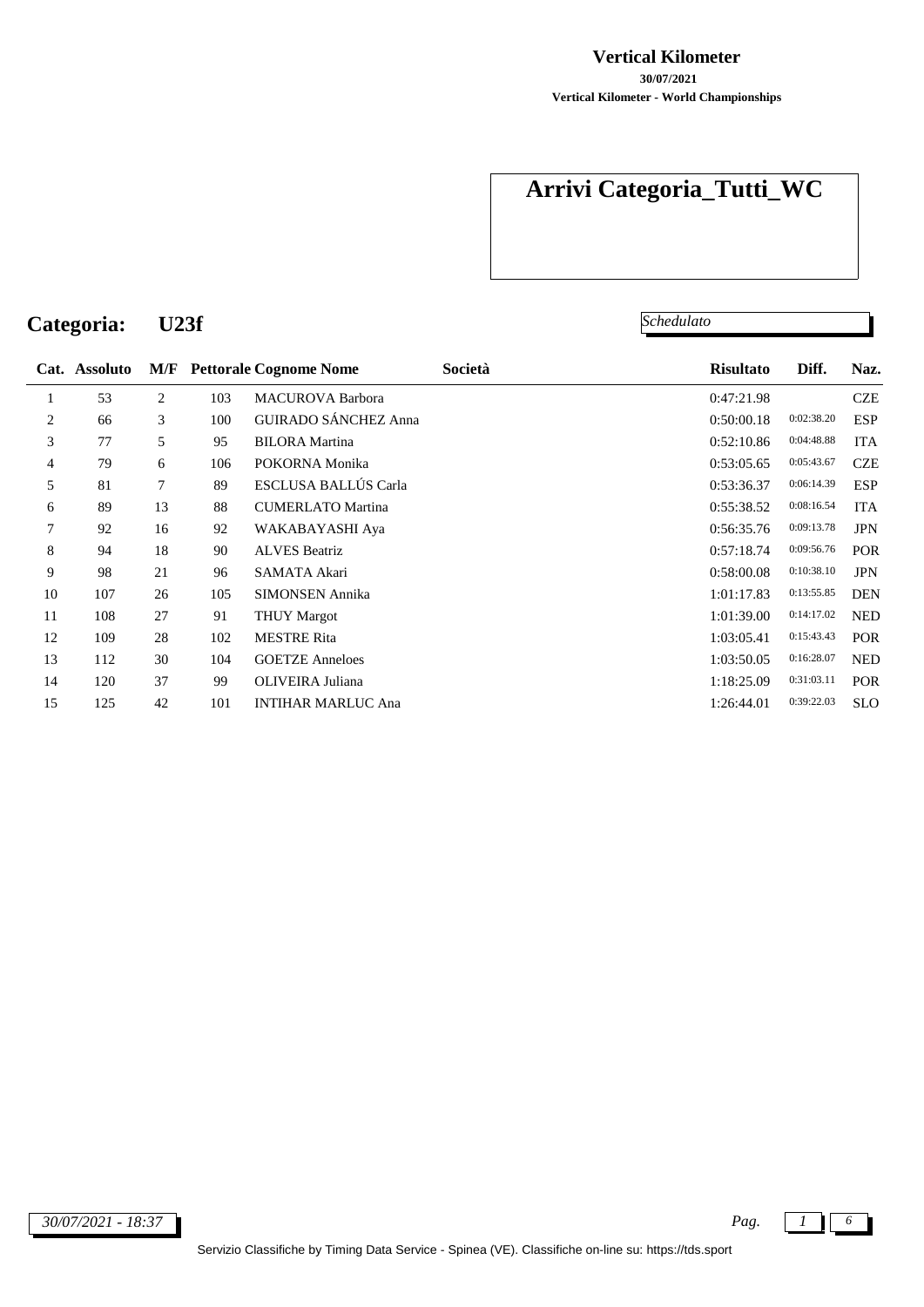### **Categoria: U23m**

|              | Cat. Assoluto |                |              | <b>M/F</b> Pettorale Cognome Nome | Società | <b>Risultato</b>              | Diff.      | Naz.              |
|--------------|---------------|----------------|--------------|-----------------------------------|---------|-------------------------------|------------|-------------------|
| $\mathbf{1}$ | $\mathbf{1}$  | $\mathbf{1}$   | $\mathbf{1}$ | <b>OSANZ LABORDA Daniel</b>       |         | 0:36:36.15                    |            | <b>ESP</b>        |
| 2            | 2             | 2              | 9            | <b>FOSSER Kasper</b>              |         | 0:36:49.14                    | 0:00:12.99 | <b>NOR</b>        |
| 3            | 5             | 5              | 4            | FONTANA Daniele                   |         | 0:39:27.75                    | 0:02:51.60 | $\rm SUI$         |
| 4            | 6             | 6              | 36           | <b>SOLDINI Jonas</b>              |         | 0:39:35.18                    | 0:02:59.03 | SUI               |
| 5            | 7             | $\overline{7}$ | 24           | MOLINA AUGUSTÍN Nicolás           |         | 0:39:38.74                    | 0:03:02.59 | <b>ESP</b>        |
| 6            | 10            | 10             | 28           | <b>GRIEG</b> Per-christian        |         | 0:40:47.54                    | 0:04:11.39 | <b>NOR</b>        |
| 7            | 11            | 11             | 5            | SOLDEVILA BUSQUETS Arna           |         | 0:41:15.67                    | 0:04:39.52 | <b>AND</b>        |
| $\,8\,$      | 12            | 12             | 22           | <b>GHIANO</b> Gianluca            |         | 0:41:27.30                    | 0:04:51.15 | <b>ITA</b>        |
| 9            | 13            | 13             | 14           | <b>MARINUCCI</b> Andrea           |         | 0:41:37.86                    | 0:05:01.71 | <b>ITA</b>        |
| 10           | 14            | 14             | $30\,$       | FILIPE Jorge                      |         | 0:41:57.90                    | 0:05:21.75 | POR               |
| 11           | 21            | 21             | 12           | DELORENZI Marco                   |         | 0:43:13.41                    | 0:06:37.26 | SUI               |
| 12           | 23            | 23             | 27           | KOBAYASHI Kaito                   |         | 0:43:46.92                    | 0:07:10.77 | $_{\mathrm{JPN}}$ |
| 13           | 24            | 24             | 29           | <b>DUDCZAK</b> Michał             |         | 0:43:57.69                    | 0:07:21.54 | POL               |
| 14           | 25            | 25             | 21           | LLADÓ HERNÁNDEZ Wifred            |         | 0:44:11.85                    | 0:07:35.70 | <b>ESP</b>        |
| 15           | 27            | 27             | 15           | HOKURA Toshiki                    |         | 0:44:22.90                    | 0:07:46.75 | $_{\mathrm{JPN}}$ |
| 16           | 28            | 28             | $20\,$       | <b>EDVARDSSON Oskar</b>           |         | 0:44:26.12                    | 0:07:49.97 | <b>SWE</b>        |
| $17\,$       | 30            | 30             | 26           | VIGH Zoltan                       |         | 0:44:30.89                    | 0:07:54.74 | <b>HUN</b>        |
| 18           | 31            | 31             | 35           | <b>AEBERSOLD Fabian</b>           |         | 0:44:33.97                    | 0:07:57.82 | $\rm SUI$         |
| 19           | 34            | 34             | 18           | <b>BERTONCINI Mattia</b>          |         | 0:45:07.51                    | 0:08:31.36 | <b>ITA</b>        |
| 20           | 35            | 35             | 23           | ELANTOWSKI Jan                    |         | 0:45:08.23                    | 0:08:32.08 | POL               |
| 21           | 36            | 36             | 2            | HATTORI Kazuki                    |         | 0:45:20.17                    | 0:08:44.02 | $_{\mathrm{JPN}}$ |
| 22           | 41            | 41             | 13           | <b>BORIL Martin</b>               |         | 0:45:48.85                    | 0:09:12.70 | <b>CZE</b>        |
| 23           | 42            | 42             | 93           | <b>LAUDY Edwoud</b>               |         | 0:45:57.82                    | 0:09:21.67 | <b>NED</b>        |
| 24           | 44            | 44             | 3            | <b>IVAN</b> Levente               |         | 0:46:06.29                    | 0:09:30.14 | <b>HUN</b>        |
| 25           | 51            | 50             | 31           | <b>KJÆR</b> Malte                 |         | 0:47:18.14                    | 0:10:41.99 | <b>DEN</b>        |
| 26           | 55            | 53             | 83           | <b>LORENZEN Wendell</b>           |         | 0:47:53.03                    | 0:11:16.88 | <b>USA</b>        |
| 27           | 57            | 55             | 11           | <b>TANARA</b> Mattia              |         | 0:48:05.72                    | 0:11:29.57 | <b>ITA</b>        |
| 28           | 63            | 61             | 33           | <b>JILEK</b> Ondrej               |         | 0:49:38.80                    | 0:13:02.65 | <b>CZE</b>        |
| 29           | 64            | 62             | 6            | CIESLAR Jakub                     |         | 0:49:45.80                    | 0:13:09.65 | <b>CZE</b>        |
| 30           | 70            | 66             | 10           | PRYJMA Fryderyk                   |         | 0:50:51.63                    | 0:14:15.48 | POL               |
| 31           | 73            | 69             | 19           | <b>EGGERT Jakob</b>               |         | $0:51:47.58$ $0:15:11.43$ USA |            |                   |
| 32           | 74            | 70             | 134          | <b>HRIC Roland</b>                |         | 0:51:54.88                    | 0:15:18.73 | <b>SVK</b>        |
| 33           | 76            | 72             | 32           | PEREIRA Eurico                    |         | 0:52:10.15                    | 0:15:34.00 | POR               |
| 34           | 80            | 74             | 34           | <b>BARTUMEU CARAMÉS Adria</b>     |         | 0:53:07.20                    | 0:16:31.05 | <b>AND</b>        |
| 35           | 82            | 75             | 25           | ŠULEK Ivan                        |         | 0:53:50.39                    | 0:17:14.24 | <b>SVK</b>        |
| 36           | 95            | 77             | 17           | <b>CRUZ</b> Duarte                |         | 0:57:35.06                    | 0:20:58.91 | POR               |
| 37           | 106           | $81\,$         | 87           | <b>HAIG William</b>               |         | 1:01:05.44                    | 0:24:29.29 | <b>USA</b>        |
|              |               |                |              |                                   |         |                               |            |                   |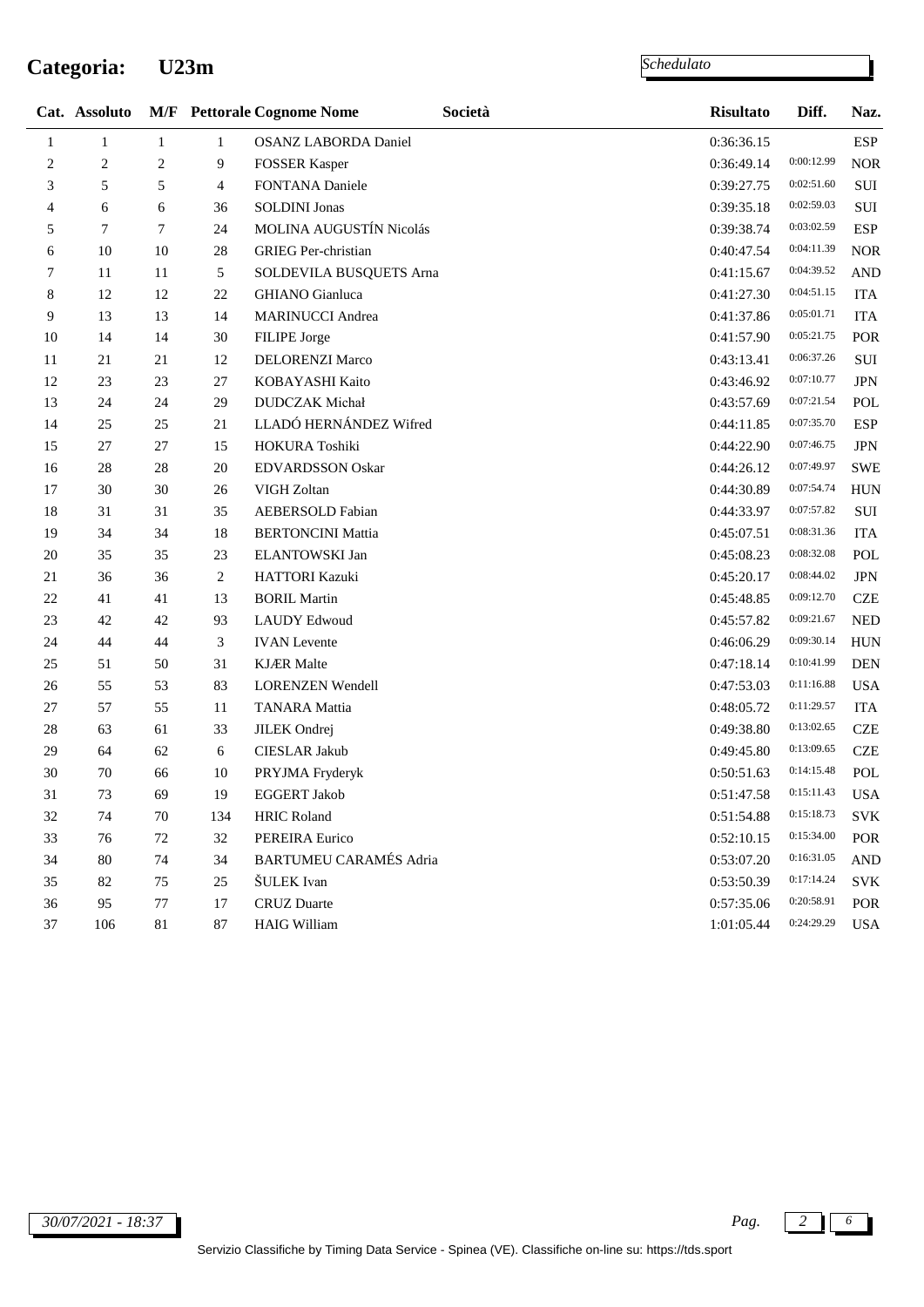# **Categoria: Youth Af**

|    | Cat. Assoluto |    |     | <b>M/F</b> Pettorale Cognome Nome | Società | <b>Risultato</b> | Diff.      | Naz.       |
|----|---------------|----|-----|-----------------------------------|---------|------------------|------------|------------|
|    | 49            |    | 129 | <b>WALDAL</b> Ida                 |         | 0:47:07.05       |            | <b>NOR</b> |
| 2  | 83            | 8  | 125 | <b>LASALLE GRATACOS Gabriel</b>   |         | 0:53:55.30       | 0:06:48.25 | <b>ESP</b> |
| 3  | 88            | 12 | 84  | <b>ANCION HAVET Lea</b>           |         | 0:55:21.97       | 0:08:14.92 | <b>AND</b> |
| 4  | 90            | 14 | 132 | <b>GONFAUS SELLES Martina</b>     |         | 0:55:57.14       | 0:08:50.09 | <b>ESP</b> |
| 5  | 99            | 22 | 121 | <b>GUITART BARRAL Berta</b>       |         | 0:58:10.98       | 0:11:03.93 | <b>ESP</b> |
| 6  | 113           | 31 | 124 | <b>BENTO</b> Victoria             |         | 1:04:01.04       | 0:16:53.99 | <b>POR</b> |
| 7  | 118           | 35 | 127 | <b>WESTH Julia</b>                |         | 1:16:15.89       | 0:29:08.84 | <b>SWE</b> |
| 8  | 119           | 36 | 128 | <b>FERREIRA Bruna</b>             |         | 1:17:21.82       | 0:30:14.77 | <b>POR</b> |
| 9  | 121           | 38 | 122 | <b>LOPES</b> Ana                  |         | 1:18:42.18       | 0:31:35.13 | <b>POR</b> |
| 10 | 122           | 39 | 120 | <b>STRYKOVA</b> Tereza            |         | 1:19:08.72       | 0:32:01.67 | <b>CZE</b> |
| 11 | 123           | 40 | 131 | <b>ATHAYDE Sara</b>               |         | 1:20:36.38       | 0:33:29.33 | <b>POR</b> |
| 12 | 124           | 41 | 126 | DEBOUSSARD Linn                   |         | 1:25:04.98       | 0:37:57.93 | <b>SWE</b> |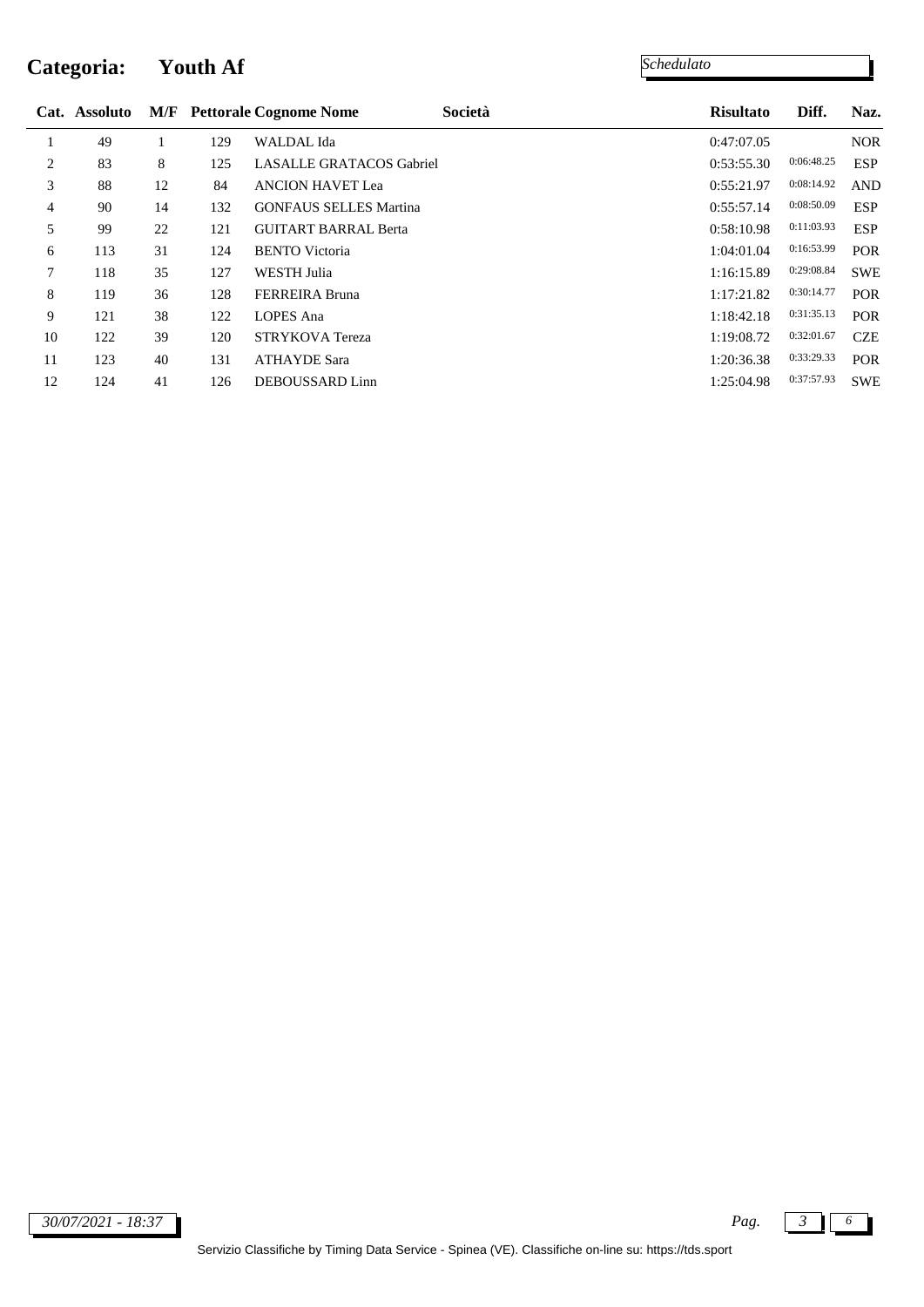## **Categoria: Youth Am**

l,

|                | Cat. Assoluto |    |     | <b>M/F</b> Pettorale Cognome Nome | Società | <b>Risultato</b> | Diff.      | Naz.                 |
|----------------|---------------|----|-----|-----------------------------------|---------|------------------|------------|----------------------|
| 1              | 4             | 4  | 73  | <b>NET PUIG Iu</b>                |         | 0:39:17.64       |            | <b>ESP</b>           |
| $\overline{c}$ | 8             | 8  | 72  | <b>CASTILLO PAREDES Jan</b>       |         | 0:39:46.82       | 0:00:29.18 | <b>ESP</b>           |
| 3              | 29            | 29 | 47  | PALMITJAVILA Max                  |         | 0:44:27.78       | 0:05:10.14 | $\operatorname{AND}$ |
| 4              | 32            | 32 | 66  | <b>CHAPIN Parke</b>               |         | 0:44:36.12       | 0:05:18.48 | <b>USA</b>           |
| 5              | 33            | 33 | 80  | <b>LORA MORETTO Nicolo'</b>       |         | 0:44:41.50       | 0:05:23.86 | <b>ITA</b>           |
| 6              | 38            | 38 | 68  | <b>PUIGVERT PALACIOS Lluis</b>    |         | 0:45:37.85       | 0:06:20.21 | <b>ESP</b>           |
| 7              | 47            | 47 | 71  | <b>MILESI</b> Lorenzo             |         | 0:46:36.39       | 0:07:18.75 | <b>ITA</b>           |
| 8              | 52            | 51 | 75  | <b>UTZERI</b> Martino             |         | 0:47:20.68       | 0:08:03.04 | <b>ITA</b>           |
| 9              | 54            | 52 | 82  | ÅKESSON Jesper                    |         | 0:47:35.17       | 0:08:17.53 | <b>SWE</b>           |
| 10             | 60            | 58 | 78  | STEFANOV Georgi                   |         | 0:48:29.14       | 0:09:11.50 | <b>BUL</b>           |
| 11             | 62            | 60 | 70  | <b>KOVACS</b> Mate                |         | 0:48:46.10       | 0:09:28.46 | <b>HUN</b>           |
| 12             | 68            | 64 | 69  | <b>CORTI</b> Antonio              |         | 0:50:13.04       | 0:10:55.40 | <b>ITA</b>           |
| 13             | 69            | 65 | 94  | <b>CASANOVA REINA Marc</b>        |         | 0:50:15.33       | 0:10:57.69 | <b>AND</b>           |
| 14             | 72            | 68 | 76  | WITA Jan                          |         | 0:51:37.85       | 0:12:20.21 | <b>CZE</b>           |
| 15             | 75            | 71 | 77  | <b>BONACINA Andrea</b>            |         | 0:52:06.16       | 0:12:48.52 | <b>ITA</b>           |
| 16             | 78            | 73 | 123 | ASLAKSEN RØED Emil                |         | 0:52:43.14       | 0:13:25.50 | <b>NOR</b>           |
| 17             | 85            | 76 | 67  | <b>WESTH Simon</b>                |         | 0:54:15.09       | 0:14:57.45 | <b>SWE</b>           |
| 18             | 100           | 78 | 86  | <b>JURENA</b> Josef               |         | 0:58:31.58       | 0:19:13.94 | <b>CZE</b>           |
| 19             | 102           | 79 | 85  | <b>TOWER-PIERCE Finn</b>          |         | 0:58:58.77       | 0:19:41.13 | <b>USA</b>           |
| 20             | 104           | 80 | 81  | <b>VERISSIMO Afonso</b>           |         | 1:00:12.47       | 0:20:54.83 | POR                  |
| 21             | 117           | 83 | 74  | <b>MARQUES Gabriel</b>            |         | 1:09:24.31       | 0:30:06.67 | POR                  |
|                |               |    |     |                                   |         |                  |            |                      |

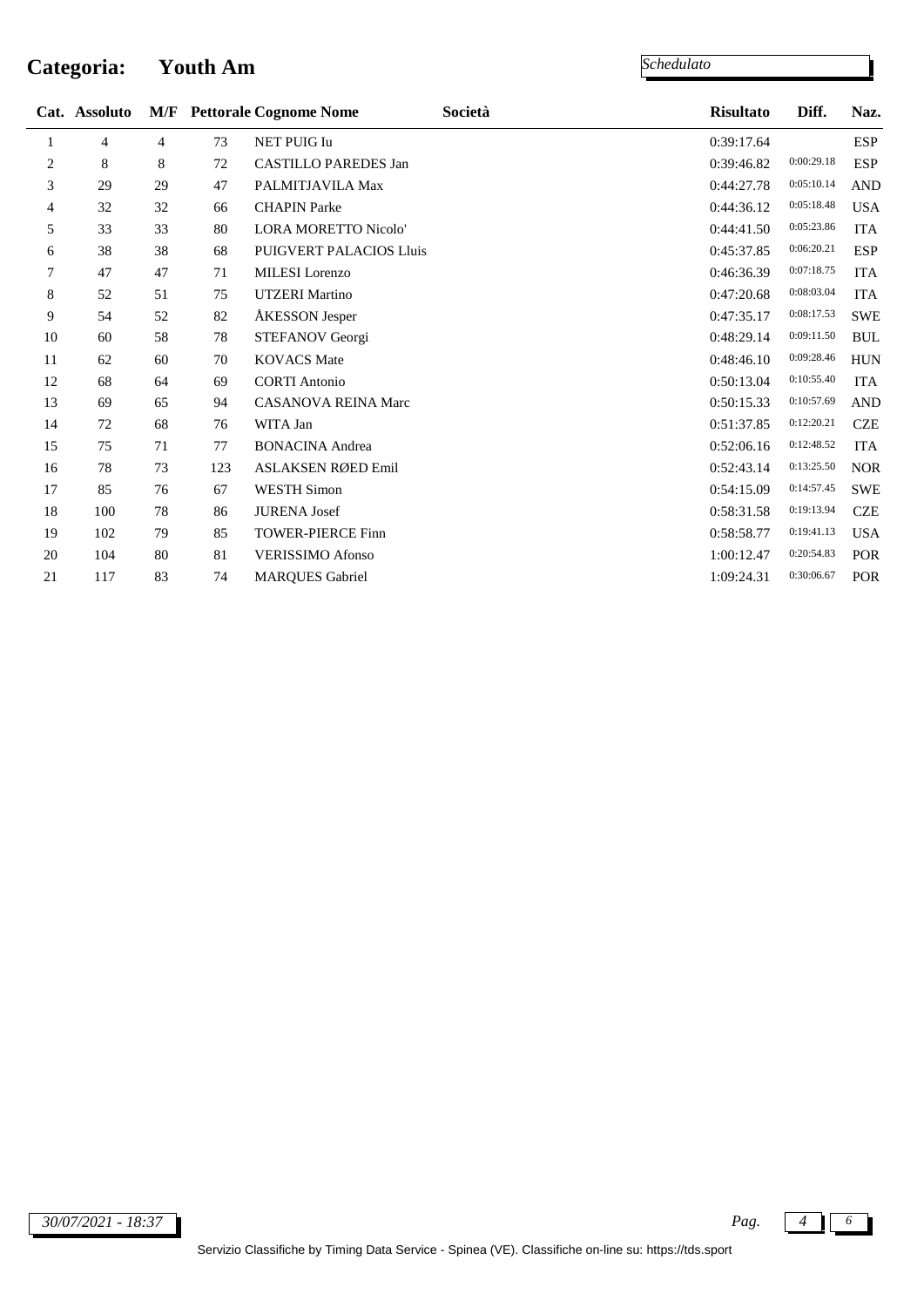### **Categoria: Youth Bf**

|                | Cat. Assoluto |                |     | <b>M/F</b> Pettorale Cognome Nome | Società | <b>Risultato</b> | Diff.      | Naz.       |
|----------------|---------------|----------------|-----|-----------------------------------|---------|------------------|------------|------------|
| 1              | 67            | $\overline{4}$ | 108 | <b>LILLY KEHRES Moana</b>         |         | 0:50:08.81       |            | ESP        |
| 2              | 84            | 9              | 58  | <b>NEMETH</b> Luca                |         | 0:53:57.77       | 0:03:48.96 | <b>HUN</b> |
| 3              | 86            | 10             | 113 | <b>VALENTI Luisa</b>              |         | 0:55:12.78       | 0:05:03.97 | <b>ITA</b> |
| $\overline{4}$ | 87            | 11             | 116 | <b>GONFAUS SELLES Laia</b>        |         | 0:55:14.81       | 0:05:06.00 | <b>ESP</b> |
| 5              | 91            | 15             | 118 | DE MENDILAGOITIA DIAZ Al          |         | 0:56:15.64       | 0:06:06.83 | <b>ESP</b> |
| 6              | 93            | 17             | 111 | <b>SINFREU ALDUNCIN Andrea</b>    |         | 0:56:37.37       | 0:06:28.56 | <b>AND</b> |
| 7              | 96            | 19             | 130 | DE BRUIN Luna                     |         | 0:57:35.23       | 0:07:26.42 | <b>NED</b> |
| 8              | 97            | 20             | 98  | <b>SPENCER Nowelle</b>            |         | 0:57:41.85       | 0:07:33.04 | <b>USA</b> |
| 9              | 101           | 23             | 114 | <b>VALHOVD HOVE Linnea</b>        |         | 0:58:33.05       | 0:08:24.24 | <b>NOR</b> |
| 10             | 103           | 24             | 115 | <b>DOMINGUES Ana</b>              |         | 0:59:36.24       | 0:09:27.43 | <b>POR</b> |
| 11             | 105           | 25             | 133 | <b>FASANI</b> Alice               |         | 1:00:30.22       | 0:10:21.41 | SUI        |
| 12             | 111           | 29             | 119 | MAŤKOVÁ Nikola                    |         | 1:03:20.10       | 0:13:11.29 | <b>SVK</b> |
| 13             | 114           | 32             | 112 | ROKONAY Szonja                    |         | 1:04:52.85       | 0:14:44.04 | <b>HUN</b> |
| 14             | 115           | 33             | 109 | <b>GIANOLA</b> Francesca          |         | 1:05:19.62       | 0:15:10.81 | <b>ITA</b> |
| 15             | 116           | 34             | 107 | <b>TOWER-PIERCE Naia</b>          |         | 1:09:16.29       | 0:19:07.48 | <b>USA</b> |
|                |               |                |     |                                   |         |                  |            |            |